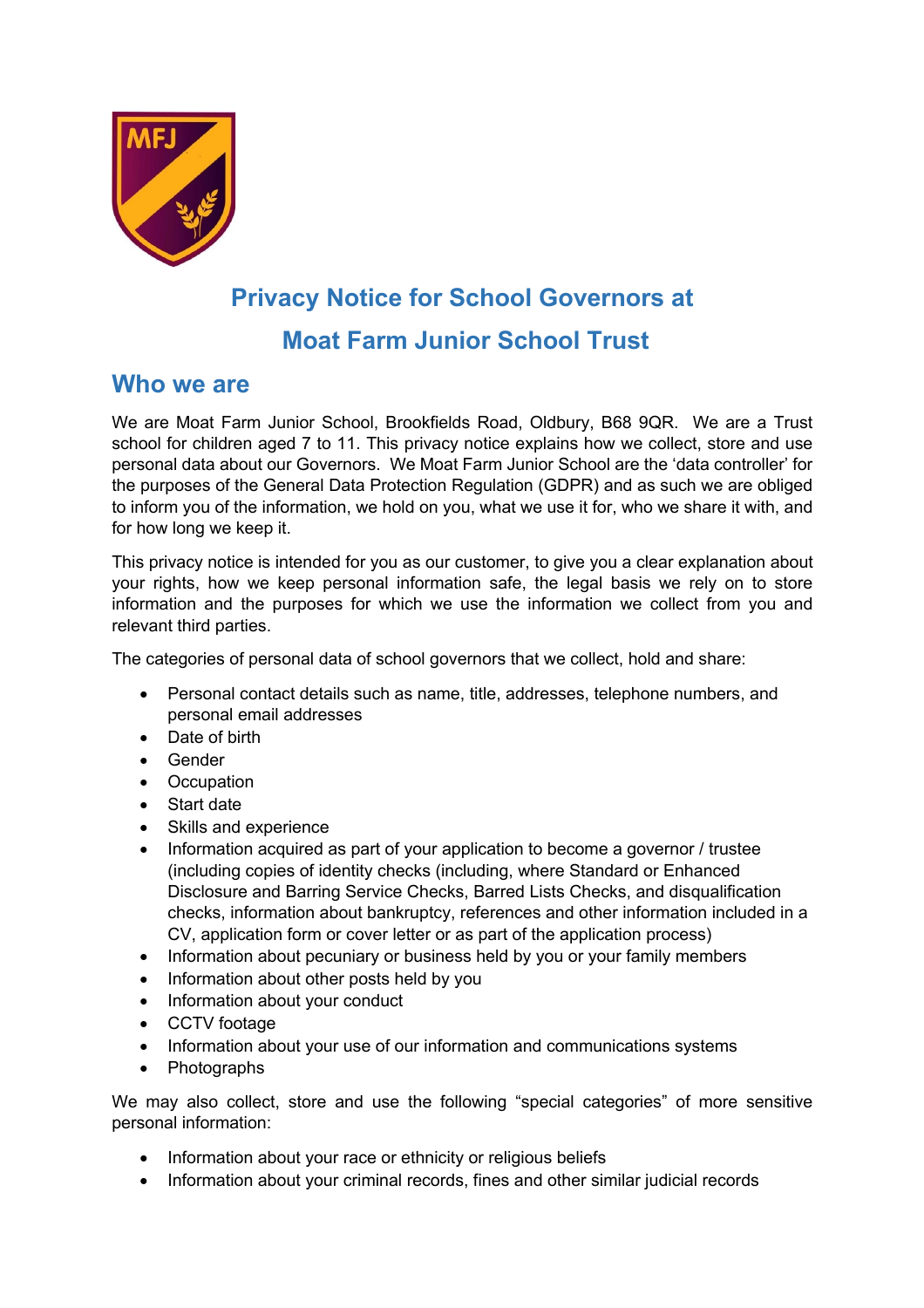• additional personal information in the course of governor / trustee activities throughout the term of your appointment.

Moat Farm Junior School will use your data in line with the General Data Protection Regulations (GDPR as follows:

- Data will be used lawfully, fairly and in a transparent way.
- Collected only for valid purposes that we have clearly explained to you and not used in any way that is incompatible with those purposes.
- Relevant to the purposes we have told you about and limited only to those purposes.
- Accurate and kept up to date
- Kept only as long as necessary for the purposes we have told you about.

How we will use information about you?

Moat Farm Junior School will only use your personal information when the law allows us to. Most commonly, we will use your personal information in the following circumstances:

(a) Where we need to comply with a legal obligation

- (b) Where we need to protect your interests (or someone else's interests)
- (c) Where it is needed in the public interest or for official purposes
- (d) Where we have your consent.

Why we collect and use this information

The situations in which we will process your personal information are:

- Making a decision about whether to appoint you as a governor
- Dealing with any processes for the election of governors
- Checking your suitability to be a governor
- Complying with our general safeguarding obligations
- Providing information on our website about our governors
- Providing information on any online databases to set out our governance arrangements
- Communicating with stakeholders about the school
- Business management, administrative and planning purposes, including accounting and auditing
- Financial information such as expenses claimed
- Responding to complaints or investigations from stakeholders or our regulators
- Sending you communications connected with your role as a governor
- Making decisions about your continued appointment as a governor
- Making arrangements for the termination of your appointment
- Education, training and development requirements
- For the purposes of carrying out governance reviews
- Dealing with legal disputes involving you or other stakeholders
- Complying with health and safety obligations
- For the purposes of keeping records about governor / trustee decision-making processes, including copies of minutes, reports and other documentation
- Where you sit on a committee or a panel on a school matter we may process your name, opinions, comments and decisions attributed to you, for example, if you sit on a panel for the purposes of considering a complaint, exclusion or HR issue
- To monitor your use of our information and communication systems to ensure compliance with our IT policies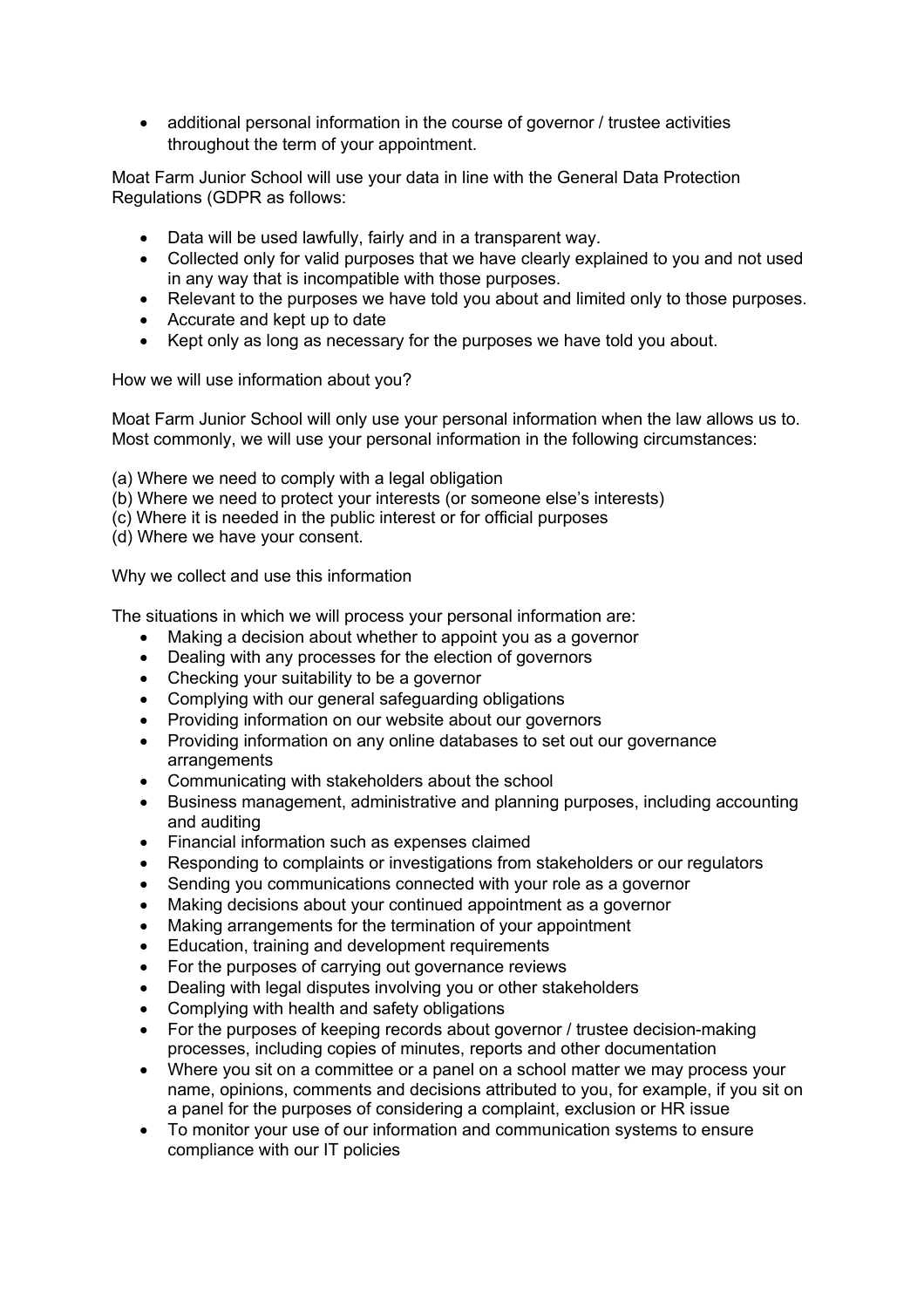- To ensure network and information security, including preventing unauthorised access to our computer and electronic communications systems and preventing malicious software distribution
- To maintain and promote equality
- To comply with requirements of the Diocese of Westminster to share personal data about governors to the extent that they require it to fulfil their functions
- To receive advice from external advisors and consultants
- In appropriate circumstances to liaise with regulatory bodies, the Local Authority, the DBS or SIPS Education Ltd about your suitability to be a governor or in connection with other regulatory matters. Some of the above grounds for processing will overlap and there may be several grounds which justify our use of your personal information.

In addition, the School also uses CCTV cameras around the school site for security purposes and for the protection of staff and pupils. CCTV footage may be referred to during the course of disciplinary procedures (for staff or pupils) or investigate other issues. CCTV footage involving governors / trustees will only be processed to the extent that it is lawful to do so. Please see our CCTV policy for more details. If you fail to provide personal information If you fail to provide certain information when requested, we may be prevented from complying with our legal obligations (such as to discharge our safeguarding obligations) or we may be unable to discharge our obligations which may be in the public interest or for official purposes.

The lawful basis on which we use this information

Our lawful basis for collecting and processing governor information is defined in GDPR under Article 6. The following elements of the article apply:

- a) Consent: where you have given Moat Farm Junior School clear consent to process your personal data for a specific purpose
- b) Contract: the processing is necessary for a contract you have with Moat Farm Junior School.
- c) Legal obligation**:** the processing is necessary for Moat Farm Junior School to comply with the law
- d) Vital interests: the processing is necessary to protect someone's life.

Our lawful basis for collecting and processing governor information is further defined under Article 9, in that some of the information we process is deemed to be sensitive, or special category data. The following elements of the article apply:

- a) Where you have given your explicit consent to the processing of personal data for one or more specified purposes
- b) processing is necessary for the purposes of carrying out the obligations and exercising specific rights of the controller or of the data subject
- c) processing is necessary for the purposes of preventive or occupational medicine, for the assessment of the working capacity of the governor.

#### Collecting Workforce Information

A full breakdown of the information we collect on our governors can be found in the school's data mapping document.

On some occasions, we process personal information on the basis of consent, for example, when we wish to take and photo images for social media or school newsletters. Consent can be withdrawn at any time. We will make this clear when we ask for consent, and explain how consent can be withdrawn.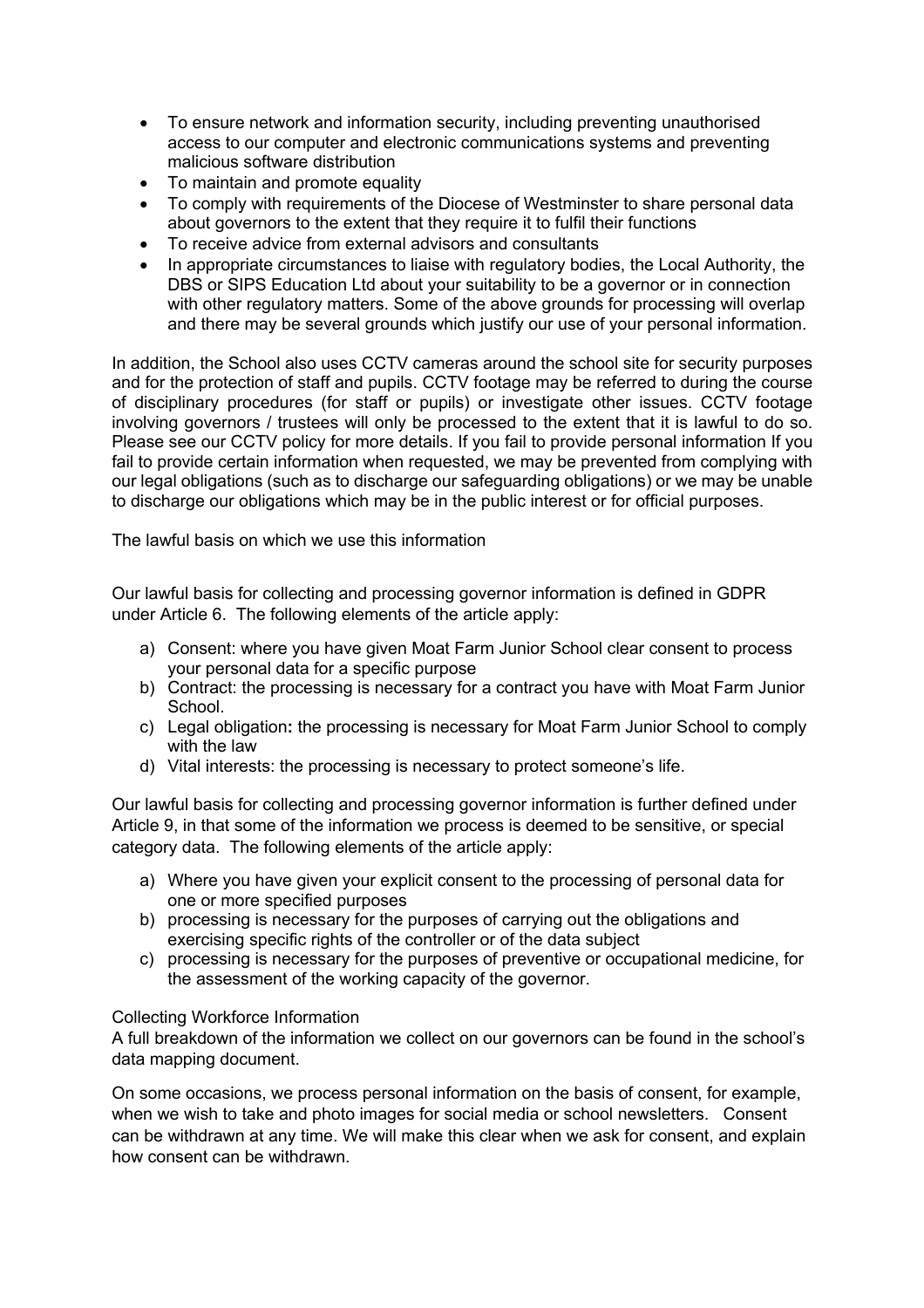#### Storing and Protecting Governor data

Moat Farm Junior School will hold Governors personal data for the duration of their term of office. The period for which detailed Governor data is held after the end of office is 6 years.

We have data protection policies and procedures in place, including strong organisational and technical measures, which are regularly reviewed. Further information can be found on our website.

Who We Share Workforce Information with:

We will share workforce information with appropriate external agencies to meet our legal obligation or where we have sought your permission. The agencies who we routinely share workforce information with include:

- the Local Authority
- the Department for Education / GIAS
- the Education & Skills Funding Agency
- the Disclosure and Barring Service
- our external HR provider, for example, if you are involved in considering a disciplinary matter
- the Police or other law enforcement agencies
- our IT provider
- our legal advisors / other external consultants
- insurance providers / the Risk Protection Arrangement

If we transfer personal data to a country or territory outside the European Economic Area, we will do so in accordance with data protection law.

Please contact our Data Protection Lead (see contact details at the end of this privacy notice) who can provide you with further details of who we share workforce information with as recorded in our data mapping document.

Requesting Access to your Personal Data and your Data Protection Rights

Under data protection legislation, employees have the right to request access to information about them that we hold, through a Subject Access Request.

We will provide information in a way that is:

- Concise
- Transparent
- Intelligible
- Easily accessible
- Uses clear and plain language

If you would like to make a subject access request, please contact our Data Protection Lead Dr L Braznell contact@moatfarm-jun.sandwell.sch.uk

Data subjects have the following rights with regards to their personal information, as follows:

- Confirmation that their personal data is being processed
- Access to a copy of the data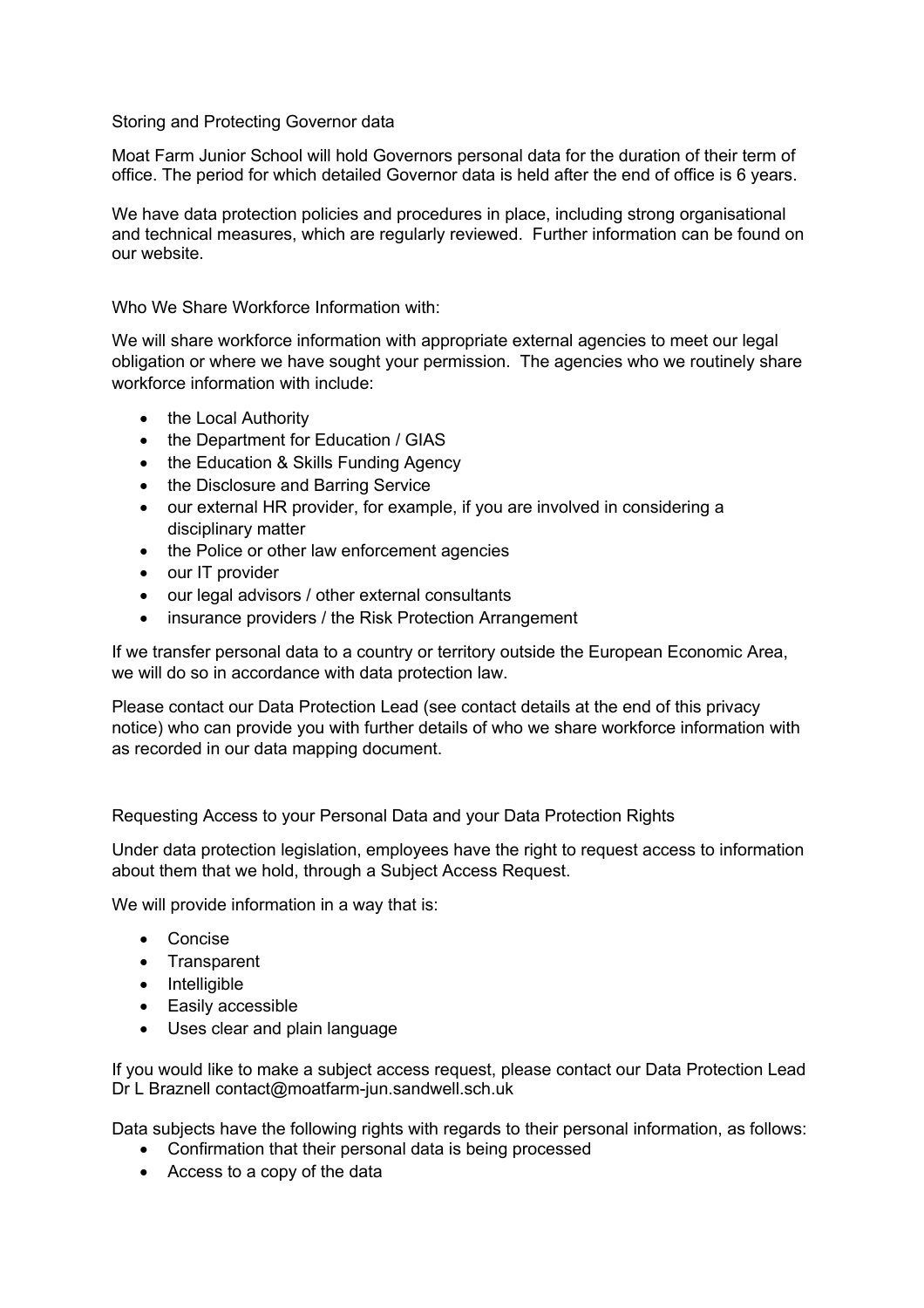- The purpose of the data processing
- The categories of personal data concerned
- Who the data has been, or will be, shared with
- How long the data will be stored for, or if this isn't possible, the criteria used to determine this period
- Where relevant, the existence of the right to request rectification, erasure or restrictions, or to object to such processing
- The right to lodge a complaint with the ICO or another supervisory authority
- The source of the data, if not the individual
- The safeguards provided if the data is being transferred internationally

You also have the right to:

- object to processing of personal data that is likely to cause, or is causing, damage or distress
- prevent processing for the purpose of direct marketing
- object to decisions being taken by automated means
- in certain circumstances, have inaccurate personal data rectified, blocked, erased or destroyed;

#### Complaints.

We take any complaints about our collection and use of personal information very seriously. If you think that our collection or use of personal information is unfair, misleading or inappropriate, or have any other concern about our data processing, please raise this with us in the first instance. To make a complaint, please contact our Data Protection Lead within school Dr L Braznell contact@moatfarm-jun.sandwell.sc.uk

#### Contact Us

If you have any questions, concerns or would like more information about anything mentioned in this privacy notice, please contact our Data Protection Lead.

Our Data Protection Officer (DPO) is provided by SIPS Education Ltd. The following officers can be contacted via GDPR@sips.co.uk:

Laura Hadley Sue Courtney-Donovan Amanda Moore

You can also report a concern online to the Information Commissioners Office at https://ico.org.uk/concerns Telephone Number 0303 123 1113

Address: Information Commissioner's Office, Wycliffe House, Water Lane, Wilmslow, Cheshire, SK9 5AF 12.

Changes to this privacy notice

This privacy notice may be updated from time to time. We encourage you to check this privacy notice from time to time to ensure you understand how your data will be used and to